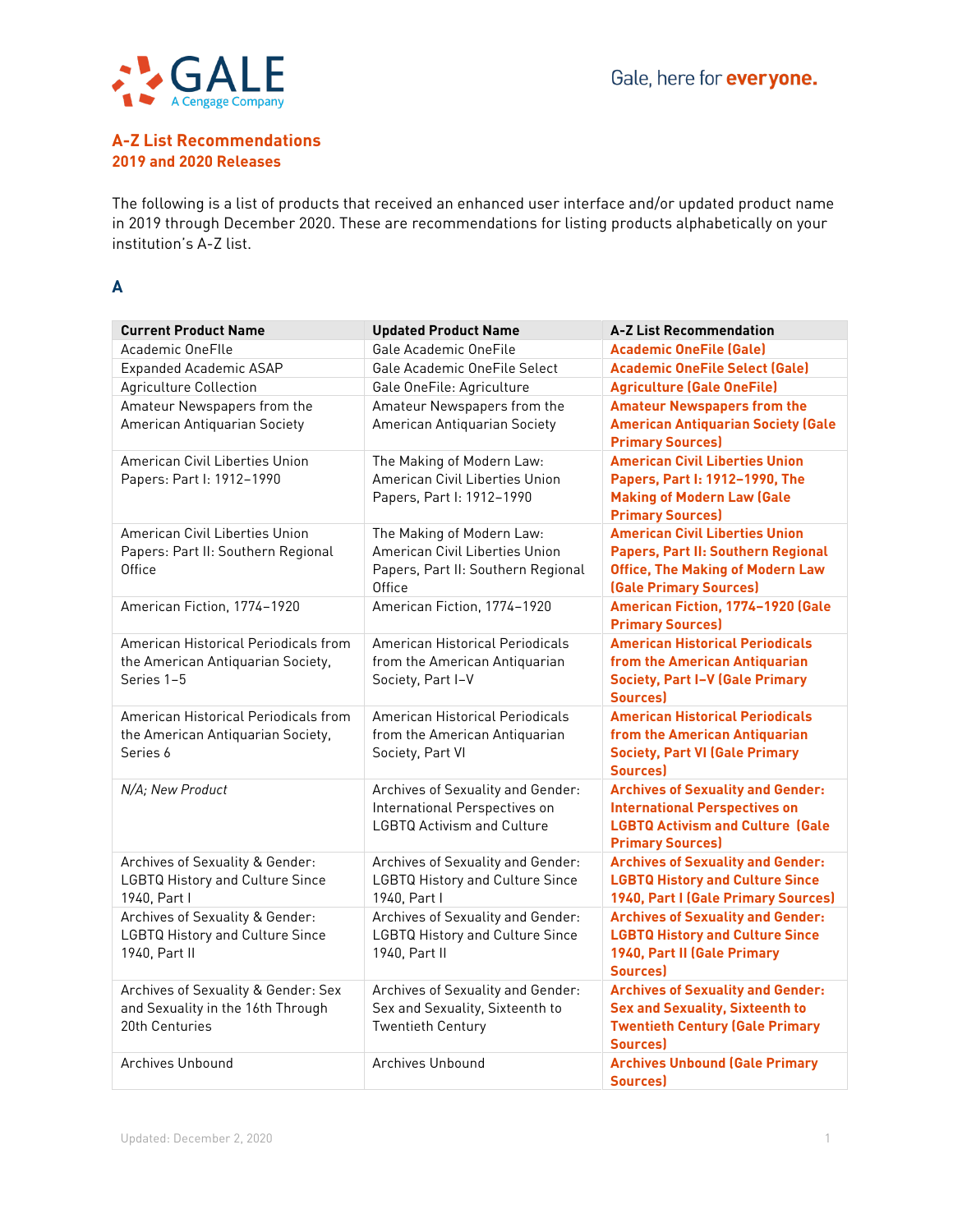

| <b>Associated Press Collections Online:</b><br>European Bureaus Collection                    | <b>Associated Press Collections</b><br>Online: European Bureaus                             | <b>Associated Press Collections</b><br><b>Online: European Bureaus (Gale</b><br><b>Primary Sources)</b>                                   |
|-----------------------------------------------------------------------------------------------|---------------------------------------------------------------------------------------------|-------------------------------------------------------------------------------------------------------------------------------------------|
| <b>Associated Press Collections Online:</b><br>The Middle East Bureaus Collection             | <b>Associated Press Collections</b><br>Online: Middle East Bureaus                          | <b>Associated Press Collections</b><br><b>Online: Middle East Bureaus (Gale</b><br><b>Primary Sources)</b>                                |
| <b>Associated Press Collections Online:</b><br>News Features & Internal<br>Communications     | <b>Associated Press Collections</b><br>Online: News Features and Internal<br>Communications | <b>Associated Press Collections</b><br><b>Online: News Features and Internal</b><br><b>Communications (Gale Primary</b><br><b>Sources</b> |
| <b>Associated Press Collections Online:</b><br>U.S. City Bureaus Collection                   | <b>Associated Press Collections</b><br>Online: U.S. City Bureaus                            | <b>Associated Press Collections</b><br><b>Online: U.S. City Bureaus (Gale</b><br><b>Primary Sources)</b>                                  |
| <b>Associated Press Collections Online:</b><br>Washington, D.C. Bureau Collection,<br>Part I  | <b>Associated Press Collections</b><br>Online: Washington, DC Bureau,<br>Part I             | <b>Associated Press Collections</b><br><b>Online: Washington, DC Bureau,</b><br><b>Part I (Gale Primary Sources)</b>                      |
| <b>Associated Press Collections Online:</b><br>Washington, D.C. Bureau Collection,<br>Part II | <b>Associated Press Collections</b><br>Online: Washington, DC Bureau,<br>Part II            | <b>Associated Press Collections</b><br><b>Online: Washington, DC Bureau,</b><br><b>Part II (Gale Primary Sources)</b>                     |

## **B**

| <b>Current Product Name</b>                                                                        | <b>Updated Product Name</b>                                                                  | <b>A-Z List Recommendation</b>                                                                                                      |
|----------------------------------------------------------------------------------------------------|----------------------------------------------------------------------------------------------|-------------------------------------------------------------------------------------------------------------------------------------|
| Biography In Context                                                                               | Gale In Context: Biography                                                                   | <b>Biography (Gale In Context)</b>                                                                                                  |
| <b>Book Review Index Plus</b>                                                                      | Gale Literature: Book Review Index                                                           | <b>Book Review Index (Gale</b><br><b>Literaturel</b>                                                                                |
| <b>Books &amp; Authors</b>                                                                         | <b>Gale Books and Authors</b>                                                                | <b>Books and Authors (Gale)</b>                                                                                                     |
| Brazilian and Portuguese History and<br>Culture: The Oliveira Lima Library,<br>Part II: Monographs | <b>Brazilian and Portuguese History</b><br>and Culture: Oliveira Lima Library,<br>Monographs | <b>Brazilian and Portuguese History</b><br>and Culture: Oliveira Lima Library,<br><b>Monographs (Gale Primary</b><br><b>Sources</b> |
| Brazilian and Portuguese History and<br>Culture: The Oliveira Lima Library,<br>Part I: Pamphlets   | Brazilian and Portuguese History<br>and Culture: Oliveira Lima Library,<br>Pamphlets         | <b>Brazilian and Portuguese History</b><br>and Culture: Oliveira Lima Library,<br><b>Pamphlets (Gale Primary Sources)</b>           |
| British Library Newspapers: Part I:<br>1800-1900                                                   | British Library Newspapers, Part I:<br>1800-1900                                             | <b>British Library Newspapers, Part I:</b><br>1800-1900 (Gale Primary Sources)                                                      |
| British Library Newspapers: Part II:<br>1800-1900                                                  | British Library Newspapers, Part II:<br>1800-1900                                            | <b>British Library Newspapers, Part II:</b><br>1800-1900 (Gale Primary Sources)                                                     |
| British Library Newspapers: Part III:<br>1741-1950                                                 | British Library Newspapers, Part<br>III: 1741-1950                                           | <b>British Library Newspapers, Part</b><br>III: 1741-1950 (Gale Primary<br><b>Sources</b>                                           |
| British Library Newspapers: Part IV:<br>1732-1950                                                  | British Library Newspapers, Part<br>IV: 1732-1950                                            | <b>British Library Newspapers, Part</b><br>IV: 1732-1950 (Gale Primary<br><b>Sources</b>                                            |
| British Library Newspapers: Part V:<br>1780-1950                                                   | British Library Newspapers, Part V:<br>1746-1950                                             | <b>British Library Newspapers, Part V:</b><br>1746-1950 (Gale Primary Sources)                                                      |
| <b>Business Collection</b>                                                                         | Gale OneFile: Business                                                                       | <b>Business (Gale OneFile)</b>                                                                                                      |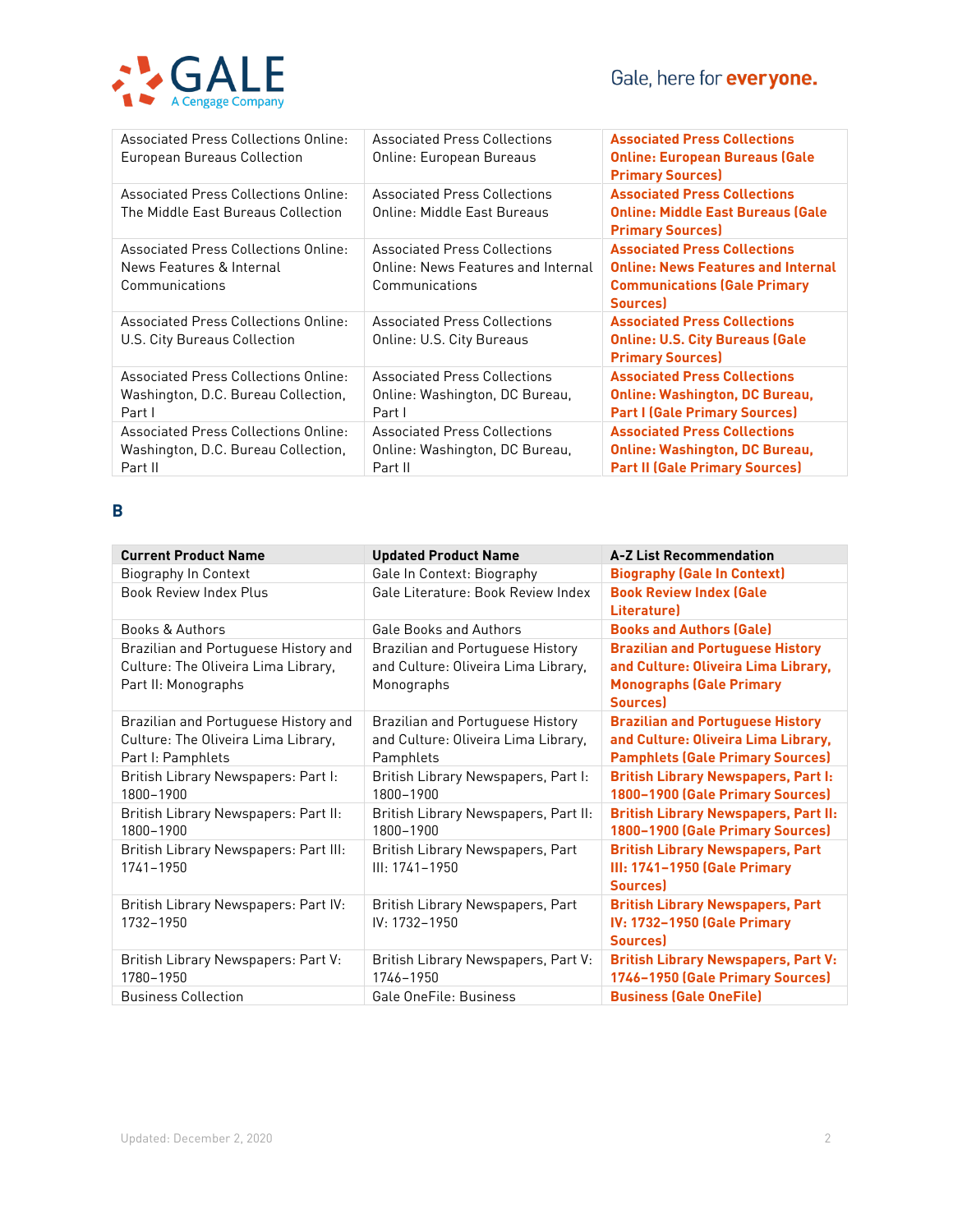

# **C**

| <b>Current Product Name</b>                                                                   | <b>Updated Product Name</b>                                                                   | <b>A-Z List Recommendation</b>                                                                                                               |
|-----------------------------------------------------------------------------------------------|-----------------------------------------------------------------------------------------------|----------------------------------------------------------------------------------------------------------------------------------------------|
| Canada In Context                                                                             | Gale In Context: Canada                                                                       | <b>Canada (Gale In Context)</b>                                                                                                              |
| China and the Modern World:                                                                   | China and the Modern World:                                                                   | <b>China and the Modern World:</b>                                                                                                           |
| Diplomacy and Political Secrets,<br>1860-1950                                                 | Diplomacy and Political Secrets,<br>1860-1950                                                 | <b>Diplomacy and Political Secrets,</b><br>1860-1950 (Gale Primary Sources)                                                                  |
| China and the Modern World:<br>Missionary, Sinology and Literary<br>Periodicals, 1817-1949    | China and the Modern World:<br>Missionary, Sinology, and Literary<br>Periodicals, 1817-1949   | <b>China and the Modern World:</b><br><b>Missionary, Sinology, and Literary</b><br>Periodicals, 1817-1949 (Gale<br><b>Primary Sources)</b>   |
| China and the Modern World:<br>Records of the Maritime Customs<br>Service of China, 1854-1949 | China and the Modern World:<br>Records of the Maritime Customs<br>Service of China, 1854-1949 | <b>China and the Modern World:</b><br><b>Records of the Maritime Customs</b><br>Service of China, 1854-1949 (Gale<br><b>Primary Sources)</b> |
| N/A; New Product                                                                              | Gale In Context: College                                                                      | <b>College (Gale In Context)</b>                                                                                                             |
| <b>Communications and Mass Media</b><br>Collection                                            | Gale OneFile: Communications and<br>Mass Media                                                | <b>Communications and Mass Media</b><br>(Gale OneFile)                                                                                       |
| <b>Computer Database</b>                                                                      | Gale OneFile: Computer Science                                                                | <b>Computer Science (Gale OneFile)</b>                                                                                                       |
| <b>Contemporary Authors Online</b>                                                            | Gale Literature: Contemporary<br>Authors                                                      | <b>Contemporary Authors (Gale</b><br><b>Literaturel</b>                                                                                      |
| <b>Contemporary Women's Issues</b>                                                            | Gale OneFile: Contemporary<br>Women's Issues                                                  | <b>Contemporary Women's Issues</b><br>(Gale OneFile)                                                                                         |
| CPI.Q                                                                                         | Gale OneFile: CPI.Q                                                                           | <b>CPI.Q (Gale OneFile)</b>                                                                                                                  |
| Crime, Punishment, and Popular<br>Culture, 1790-1920                                          | Crime, Punishment, and Popular<br>Culture, 1790-1920                                          | <b>Crime, Punishment, and Popular</b><br>Culture, 1790-1920 (Gale Primary<br>Sources)                                                        |
| Criminal Justice Collection                                                                   | Gale OneFile: Criminal Justice                                                                | <b>Criminal Justice (Gale OneFile)</b>                                                                                                       |
| <b>Culinary Arts Collection</b>                                                               | Gale OneFile: Culinary Arts                                                                   | <b>Culinary Arts (Gale OneFile)</b>                                                                                                          |

# **D**

| <b>Current Product Name</b>                  | <b>Updated Product Name</b>                  | <b>A-Z List Recommendation</b>                                        |
|----------------------------------------------|----------------------------------------------|-----------------------------------------------------------------------|
| Daily Mail Historical Archive                | Daily Mail Historical Archive                | <b>Daily Mail Historical Archive (Gale</b><br><b>Primary Sources)</b> |
| Daily Mail Historical Archive, 1896-<br>2004 | Daily Mail Historical Archive, 1896-<br>2004 | Daily Mail Historical Archive, 1896-<br>2004 (Gale Primary Sources)   |
| Gale DemographicsNow                         | Gale Business: DemographicsNow               | <b>DemographicsNow (Gale Business)</b>                                |
| Dictionary of Literary Biography             | Gale Literature: Dictionary of               | <b>Dictionary of Literary Biography</b>                               |
| Complete Online                              | Literary Biography                           | (Gale Literature)                                                     |
| <b>Gale Directory Library</b>                | <b>Gale Directory Library</b>                | <b>Directory Library (Gale)</b>                                       |
| <b>Diversity Studies Collection</b>          | <b>Gale OneFile: Diversity Studies</b>       | <b>Diversity Studies (Gale OneFile)</b>                               |

# **E**

| <b>Current Product Name</b>                    | <b>Updated Product Name</b>                    | <b>A-Z List Recommendation</b>                                               |
|------------------------------------------------|------------------------------------------------|------------------------------------------------------------------------------|
| Gale Virtual Reference Library                 | Gale eBooks                                    | eBooks (Gale)                                                                |
| <b>Business Economics and Theory</b>           | Gale OneFile: Economics and<br>Theorv          | <b>Economics and Theory (Gale</b><br><b>OneFile</b>                          |
| The Economist Historical Archive.<br>1843-2014 | The Economist Historical Archive.<br>1843-2014 | <b>The Economist Historical Archive,</b><br>1843-2014 (Gale Primary Sources) |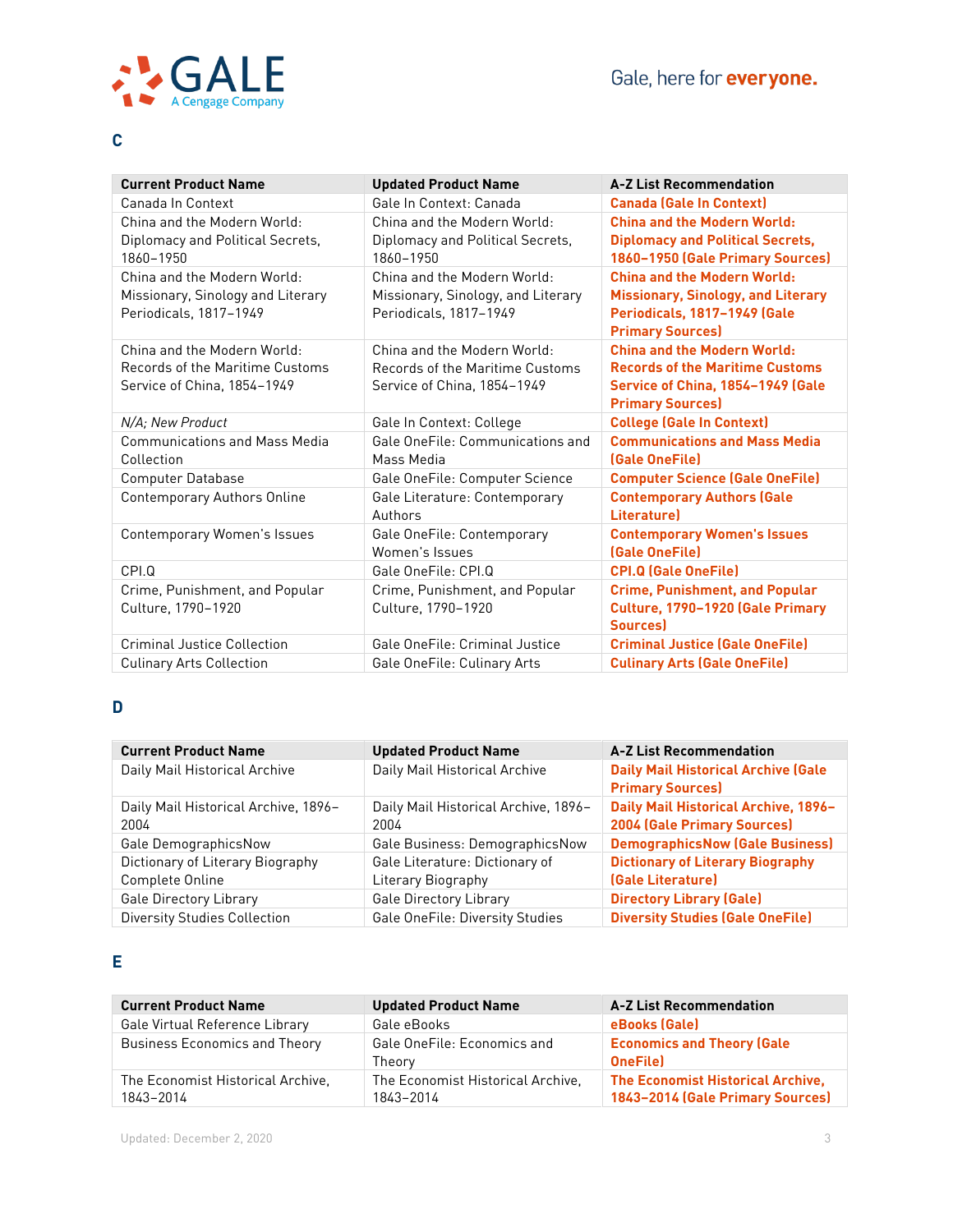

| Educator's Reference Complete                                                           | Gale OneFile: Educator's Reference<br>Complete           | <b>Educator's Reference Complete</b><br>(Gale OneFile)                        |
|-----------------------------------------------------------------------------------------|----------------------------------------------------------|-------------------------------------------------------------------------------|
| <b>Eighteenth Century Collections</b><br>Online                                         | <b>Eighteenth Century Collections</b><br>Online          | <b>Eighteenth Century Collections</b><br><b>Online (Gale Primary Sources)</b> |
| Kids InfoBits                                                                           | Gale In Context: Elementary                              | <b>Elementary (Gale In Context)</b>                                           |
| <b>Small Business Resource Center</b>                                                   | Gale Business: Entrepreneurship                          | <b>Entrepreneurship (Gale Business)</b>                                       |
| <b>Small Business Collection</b>                                                        | Gale OneFile: Entrepreneurship                           | <b>Entrepreneurship (Gale OneFile)</b>                                        |
| <b>GREENR</b> (Global Reference on the<br>Environment, Energy, and Natural<br>Resources | Gale In Context: Environmental<br>Studies                | <b>Environmental Studies (Gale In</b><br><b>Context</b>                       |
| <b>Environmental Studies and Policy</b><br>Collection                                   | Gale OneFile: Environmental<br><b>Studies and Policy</b> | <b>Environmental Studies and Policy</b><br>(Gale OneFile)                     |

## **F**

| <b>Current Product Name</b>                      | <b>Updated Product Name</b>                      | <b>A-Z List Recommendation</b>                                                 |
|--------------------------------------------------|--------------------------------------------------|--------------------------------------------------------------------------------|
| Financial Times Historical Archive.<br>1888-2010 | Financial Times Historical Archive.<br>1888-2010 | <b>Financial Times Historical Archive,</b><br>1888-2010 (Gale Primary Sources) |
| <b>Fine Arts and Music Collection</b>            | <b>Gale OneFile: Fine Arts</b>                   | <b>Fine Arts (Gale OneFile)</b>                                                |
| N/A; New Product                                 | <b>Gale In Context: For Educators</b>            | <b>For Educators (Gale In Context)</b>                                         |

## **G**

| <b>Current Product Name</b>                         | <b>Updated Product Name</b>                                        | <b>A-Z List Recommendation</b>                                                     |
|-----------------------------------------------------|--------------------------------------------------------------------|------------------------------------------------------------------------------------|
| Gardening, Landscape and<br>Horticulture Collection | Gale OneFile: Gardening and<br>Horticulture                        | <b>Gardening and Horticulture (Gale</b><br><b>OneFile</b>                          |
| <b>Gender Studies Collection</b>                    | Gale OneFile: Gender Studies                                       | <b>Gender Studies (Gale OneFile)</b>                                               |
| <b>Colonial &amp; Revolutionary Subscription</b>    | Gale Genealogy Connect: Colonial<br>and Revolutionary Subscription | <b>Genealogy Connect: Colonial and</b><br><b>Revolutionary Subscription (Gale)</b> |
| <b>Essential Subscription</b>                       | Gale Genealogy Connect: Essential<br>Subscription                  | <b>Genealogy Connect: Essential</b><br><b>Subscription (Gale)</b>                  |
| <b>Getting Started</b>                              | Gale Genealogy Connect: Getting<br>Started                         | <b>Genealogy Connect: Getting Started</b><br>(Gale)                                |
| Immigration Subscription                            | Gale Genealogy Connect:<br>Immigration Subscription                | <b>Genealogy Connect: Immigration</b><br><b>Subscription (Gale)</b>                |
| Native American Subscription                        | Gale Genealogy Connect: Native<br>American Subscription            | <b>Genealogy Connect: Native</b><br><b>American Subscription (Gale)</b>            |
| New England Subscription                            | Gale Genealogy Connect: New<br><b>England Subscription</b>         | <b>Genealogy Connect: New England</b><br><b>Subscription (Gale)</b>                |
| Royal and Noble Subscription                        | Gale Genealogy Connect: Royal and<br>Noble Subscription            | <b>Genealogy Connect: Royal and</b><br><b>Noble Subscription (Gale)</b>            |
| General OneFile                                     | Gale General OneFile                                               | <b>General OneFile (Gale)</b>                                                      |
| Global Issues In Context                            | Gale In Context: Global Issues                                     | <b>Global Issues (Gale In Context)</b>                                             |

#### **H**

| <b>Current Product Name</b>                  | <b>Updated Product Name</b>       | <b>A-Z List Recommendation</b>            |
|----------------------------------------------|-----------------------------------|-------------------------------------------|
| Health Reference Center Academic             | Gale OneFile: Health and Medicine | <b>Health and Medicine (Gale OneFile)</b> |
| <b>Health &amp; Wellness Resource Center</b> | <b>Gale Health and Wellness</b>   | <b>Health and Wellness (Gale)</b>         |
| <b>Student Resources In Context</b>          | Gale In Context: High School      | <b>High School (Gale In Context)</b>      |
| <b>Student Edition</b>                       | Gale OneFile: High School Edition | <b>High School Edition (Gale OneFile)</b> |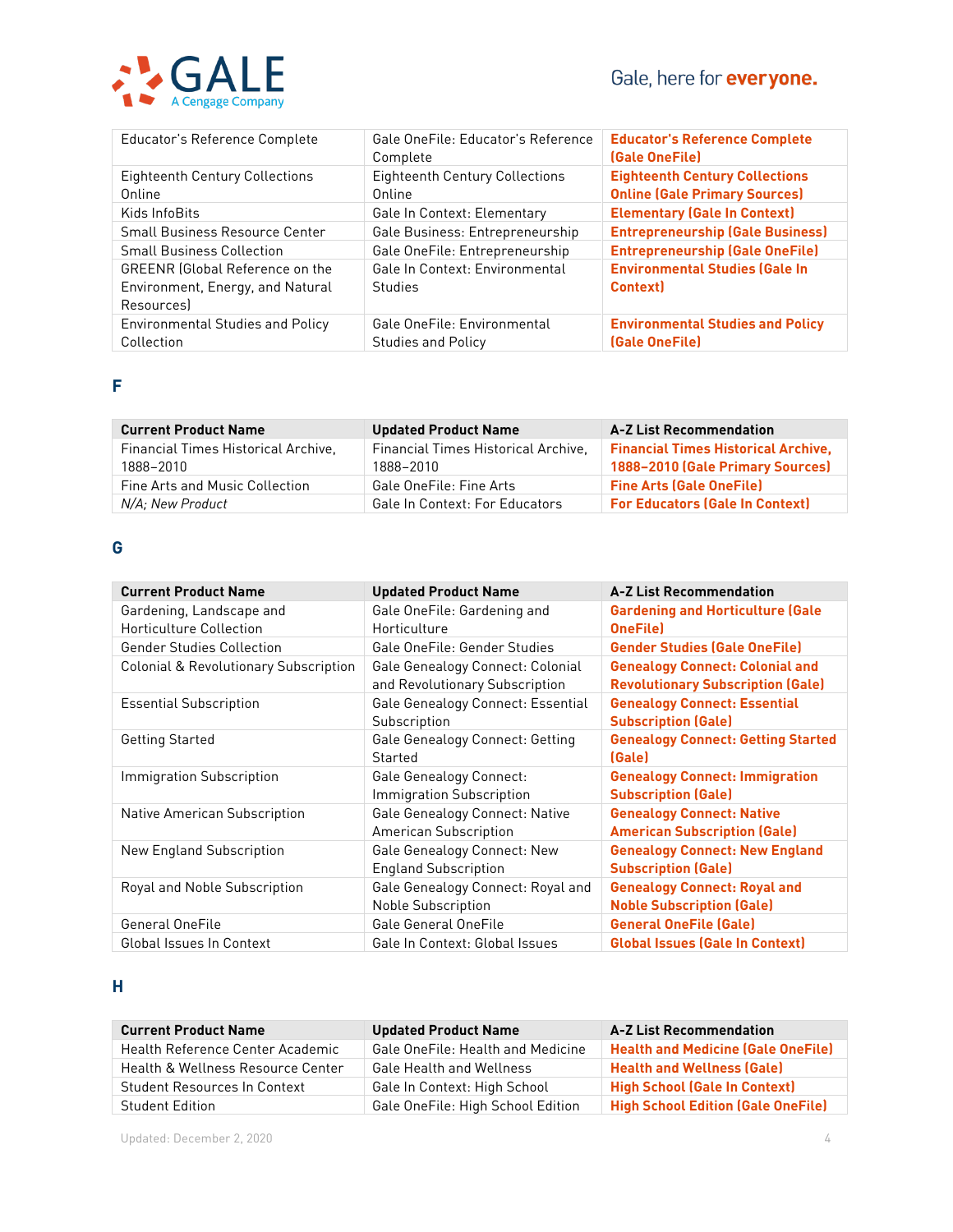

| Home Improvement Collection      | Gale OneFile: Home Improvement | <b>Home Improvement (Gale OneFile)</b> |
|----------------------------------|--------------------------------|----------------------------------------|
| Hospitality, Tourism and Leisure | Gale OneFile: Hospitality and  | <b>Hospitality and Tourism (Gale</b>   |
| Collection                       | Tourism                        | <b>OneFile</b>                         |

## **I**

| <b>Current Product Name</b>                                                       | <b>Updated Product Name</b>                                   | <b>A-Z List Recommendation</b>                                                                         |
|-----------------------------------------------------------------------------------|---------------------------------------------------------------|--------------------------------------------------------------------------------------------------------|
| The Illustrated London News<br>Historical Archive, 1842–2003                      | The Illustrated London News<br>Historical Archive, 1842-2003  | <b>The Illustrated London News</b><br>Historical Archive, 1842-2003 (Gale<br><b>Primary Sources)</b>   |
| The Independent Digital Archive,<br>1986-2012 (dates not included on<br>gale.com) | The Independent Historical Archive,<br>1986-2012              | The Independent Historical Archive,<br>1986-2012 (Gale Primary Sources)                                |
| Indiana History Online                                                            | Indiana History                                               | <b>Indiana History (Gale Primary</b><br><b>Sources</b> )                                               |
| Indigenous Peoples: North America                                                 | Indigenous Peoples of North<br>America                        | <b>Indigenous Peoples of North</b><br><b>America (Gale Primary Sources)</b>                            |
| Information Science and Library<br><b>Issues Collection</b>                       | <b>Gale OneFile: Information Science</b>                      | <b>Information Science (Gale OneFile)</b>                                                              |
| Informe Académico                                                                 | Gale OneFile: Informe Académico                               | Informe Académico (Gale OneFile)                                                                       |
| Insurance and Liability Collection                                                | Gale OneFile: Insurance and<br>Liability                      | <b>Insurance and Liability (Gale</b><br><b>OneFilel</b>                                                |
| International Herald Tribune<br>Historical Archive, 1887-2013                     | International Herald Tribune<br>Historical Archive, 1887-2013 | <b>International Herald Tribune</b><br>Historical Archive, 1887-2013 (Gale<br><b>Primary Sources)</b>  |
| Sources in US History Online: The<br>American Revolution                          | Introduction to U.S. History: The<br>American Revolution      | <b>Introduction to U.S. History: The</b><br><b>American Revolution (Gale Primary</b><br><b>Sources</b> |
| Sources in US History Online: The<br>Civil War                                    | Introduction to U.S. History: The<br>Civil War                | <b>Introduction to U.S. History: The</b><br><b>Civil War (Gale Primary Sources)</b>                    |
| Sources in US History Online: Slavery<br>in America                               | Introduction to U.S. History:<br>Slavery in America           | <b>Introduction to U.S. History: Slavery</b><br>in America (Gale Primary Sources)                      |

## **J**

## **K**

| <b>Current Product Name</b>                                       | <b>Updated Product Name</b>                                 | <b>A-Z List Recommendation</b>                                                   |
|-------------------------------------------------------------------|-------------------------------------------------------------|----------------------------------------------------------------------------------|
| Kansas History, Territorial through<br>Civil War Years, 1854-1865 | Kansas History: Territorial through<br>Civil War. 1854–1865 | <b>Kansas History: Territorial through</b><br>Civil War, 1854-1865 (Gale Primary |
|                                                                   |                                                             | <b>Sources</b>                                                                   |

## **L**

| <b>Current Product Name</b>    | <b>Updated Product Name</b>                | <b>A-Z List Recommendation</b>                     |
|--------------------------------|--------------------------------------------|----------------------------------------------------|
| <b>Professional Collection</b> | Gale OneFile: Leadership and<br>Management | Leadership and Management (Gale<br><b>OneFilel</b> |
| LegalTrac                      | Gale OneFile: LegalTrac                    | LegalTrac (Gale OneFile)                           |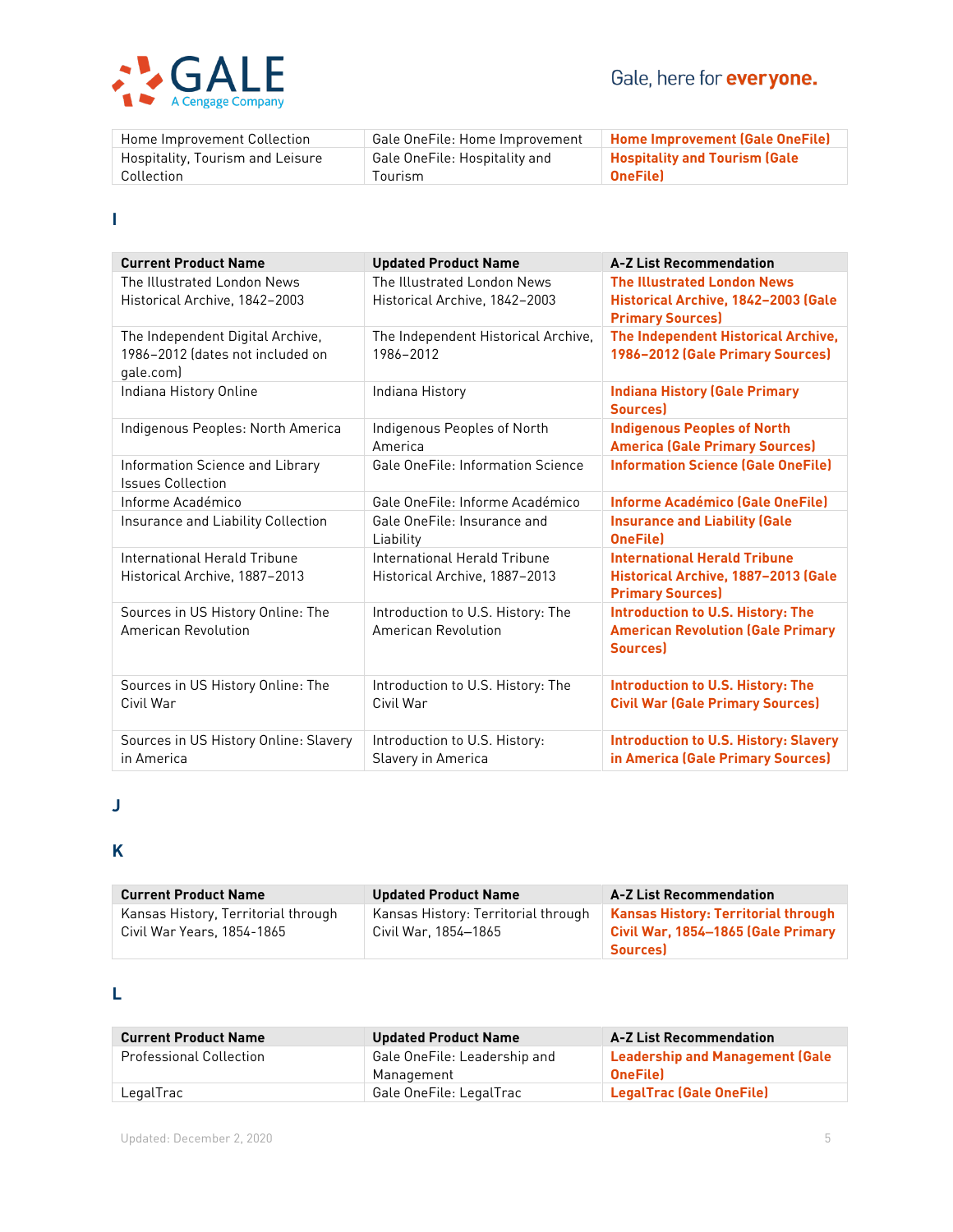# Gale, here for **everyone.**



| Liberty Magazine Historical Archive,<br>1924-1950 | Liberty Magazine Historical<br>Archive, 1924-1950 | <b>Liberty Magazine Historical</b><br>Archive, 1924-1950 (Gale Primary<br>Sources) |
|---------------------------------------------------|---------------------------------------------------|------------------------------------------------------------------------------------|
| The Listener Historical Archive.<br>1929-1991     | The Listener Historical Archive.<br>1929-1991     | The Listener Historical Archive,<br>1929-1991 (Gale Primary Sources)               |
| <b>Gale Literary Sources</b>                      | Gale Literature                                   | Literature (Gale)                                                                  |
| Literature Criticism Online                       | Gale Literature Criticism                         | <b>Literature Criticism (Gale)</b>                                                 |
| Literature Resource Center                        | Gale Literature Resource Center                   | Literature Resource Center (Gale)                                                  |
| LitFinder                                         | Gale Literature: LitFinder                        | <b>LitFinder (Gale Literature)</b>                                                 |

#### **M**

| <b>Current Product Name</b>                                                                 | <b>Updated Product Name</b>                                                               | <b>A-Z List Recommendation</b>                                                                                                        |
|---------------------------------------------------------------------------------------------|-------------------------------------------------------------------------------------------|---------------------------------------------------------------------------------------------------------------------------------------|
| The Making of Modern Law: Foreign<br>Primary Sources, 1600-1970, Part I                     | The Making of Modern Law:<br>Foreign Primary Sources, 1600-<br>1970, Part I               | The Making of Modern Law: Foreign<br>Primary Sources, 1600-1970, Part I<br>(Gale Primary Sources)                                     |
| The Making of Modern Law: Foreign<br>Primary Sources, 1600-1970, Part II                    | The Making of Modern Law:<br>Foreign Primary Sources, 1600-<br>1970, Part II              | The Making of Modern Law: Foreign<br>Primary Sources, 1600-1970, Part<br><b>II (Gale Primary Sources)</b>                             |
| The Making of Modern Law: Legal<br>Treatises, 1800-1926: Treatises on<br>American Law       | The Making of Modern Law: Legal<br>Treatises, 1800-1926: American<br>Law                  | The Making of Modern Law: Legal<br>Treatises, 1800-1926: American<br><b>Law (Gale Primary Sources)</b>                                |
| The Making of Modern Law: Legal<br>Treatises, 1800-1926: Treatises on<br><b>British Law</b> | The Making of Modern Law: Legal<br>Treatises, 1800-1926: British Law                      | The Making of Modern Law: Legal<br>Treatises, 1800-1926: British Law<br>(Gale Primary Sources)                                        |
| The Making of Modern Law: Primary<br>Sources, Part I: 1620-1970                             | The Making of Modern Law:<br>Primary Sources, Part I: 1620-1970                           | The Making of Modern Law:<br>Primary Sources, Part I: 1620-1970<br>(Gale Primary Sources)                                             |
| The Making of Modern Law: Primary<br>Sources, Part II: 1764-1970                            | The Making of Modern Law:<br>Primary Sources, Part II: 1764-<br>1970                      | <b>The Making of Modern Law:</b><br>Primary Sources, Part II: 1764-<br>1970 (Gale Primary Sources)                                    |
| The Making of Modern Law: Foreign,<br>Comparative, and International Law,<br>1600-1926      | The Making of Modern Law:<br>Foreign, Comparative, and<br>International Law, 1600-1926    | <b>The Making of Modern Law:</b><br><b>Foreign, Comparative, and</b><br>International Law, 1600-1926 (Gale<br><b>Primary Sources)</b> |
| The Making of Modern Law: Trials,<br>1600-1926                                              | The Making of Modern Law: Trials,<br>1600-1926                                            | The Making of Modern Law: Trials,<br>1600-1926 (Gale Primary Sources)                                                                 |
| The Making of Modern Law: U.S.<br>Supreme Court Records and Briefs,<br>1823-1978            | The Making of Modern Law: U.S.<br>Supreme Court Records and Briefs,<br>1823-1978          | The Making of Modern Law: U.S.<br><b>Supreme Court Records and Briefs,</b><br>1823-1978 (Gale Primary Sources)                        |
| The Making of the Modern World:<br>Part I: The Goldsmiths'-Kress<br>Collection, 1450-1850   | The Making of the Modern World,<br>Part I: The Goldsmiths'-Kress<br>Collection, 1450-1850 | The Making of the Modern World,<br>Part I: The Goldsmiths'-Kress<br><b>Collection, 1450-1850 (Gale</b><br><b>Primary Sources)</b>     |
| The Making of the Modern World:<br>Part II: 1851-1914                                       | The Making of the Modern World,<br>Part II: 1851-1914                                     | The Making of the Modern World,<br>Part II: 1851-1914 (Gale Primary<br>Sources)                                                       |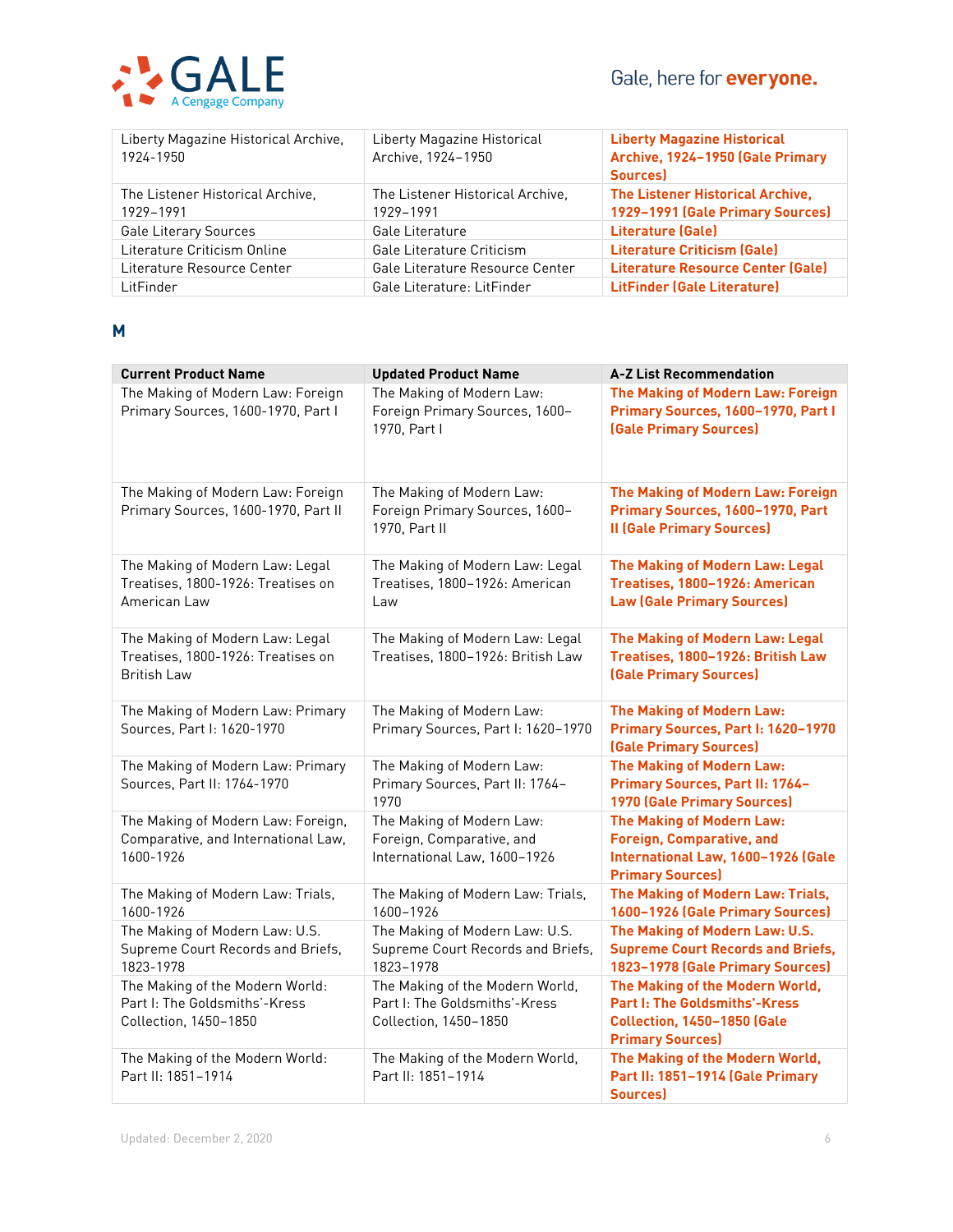

| The Making of the Modern World:    | The Making of the Modern World, | The Making of the Modern World,        |
|------------------------------------|---------------------------------|----------------------------------------|
| Part III: 1890-1945                | Part III: 1890-1945             | Part III: 1890-1945 (Gale Primary      |
|                                    |                                 | <b>Sources</b>                         |
| Research In Context                | Gale In Context: Middle School  | <b>Middle School (Gale In Context)</b> |
| Military and Intelligence Database | Gale OneFile: Military and      | <b>Military and Intelligence (Gale</b> |
|                                    | Intelligence                    | <b>OneFilel</b>                        |

**N**

| <b>Current Product Name</b>                                                                                           | <b>Updated Product Name</b>                                                                        | <b>A-Z List Recommendation</b>                                                                                                                    |
|-----------------------------------------------------------------------------------------------------------------------|----------------------------------------------------------------------------------------------------|---------------------------------------------------------------------------------------------------------------------------------------------------|
| InfoTrac Newsstand                                                                                                    | Gale OneFile: News                                                                                 | <b>News (Gale OneFile)</b>                                                                                                                        |
| Nineteenth Century Collections<br>Online: Asia and the West: Diplomacy<br>and Cultural Exchange                       | Nineteenth Century Collections<br>Online: Asia and the West                                        | <b>Nineteenth Century Collections</b><br><b>Online: Asia and the West (Gale</b><br><b>Primary Sources)</b>                                        |
| Nineteenth Century Collections<br><b>Online: British Politics and Society</b>                                         | Nineteenth Century Collections<br><b>Online: British Politics and Society</b>                      | <b>Nineteenth Century Collections</b><br><b>Online: British Politics and Society</b><br>(Gale Primary Sources)                                    |
| Nineteenth Century Collections<br>Online: British Theatre, Music, and<br>Literature: High and Popular Culture         | Nineteenth Century Collections<br>Online: British Theatre, Music, and<br>Literature                | <b>Nineteenth Century Collections</b><br><b>Online: British Theatre, Music, and</b><br><b>Literature (Gale Primary Sources)</b>                   |
| Nineteenth Century Collections<br>Online: Children's Literature and<br>Childhood                                      | Nineteenth Century Collections<br>Online: Children's Literature and<br>Childhood                   | <b>Nineteenth Century Collections</b><br><b>Online: Children's Literature and</b><br><b>Childhood (Gale Primary Sources)</b>                      |
| Nineteenth Century Collections<br>Online: Europe and Africa:<br>Commerce, Christianity, Civilization,<br>and Conquest | Nineteenth Century Collections<br>Online: Europe and Africa,<br><b>Colonialism and Culture</b>     | <b>Nineteenth Century Collections</b><br><b>Online: Europe and Africa,</b><br><b>Colonialism and Culture (Gale</b><br><b>Primary Sources)</b>     |
| Nineteenth Century Collections<br>Online: European Literature, 1790-<br>1840: The Corvey Collection                   | Nineteenth Century Collections<br>Online: European Literature, the<br>Corvey Collection, 1790-1840 | <b>Nineteenth Century Collections</b><br><b>Online: European Literature, the</b><br>Corvey Collection, 1790-1840 (Gale<br><b>Primary Sources)</b> |
| Nineteenth Century Collections<br>Online: Mapping the World: Maps and<br><b>Travel Literature</b>                     | Nineteenth Century Collections<br>Online: Maps and Travel Literature                               | <b>Nineteenth Century Collections</b><br><b>Online: Maps and Travel Literature</b><br><b>(Gale Primary Sources)</b>                               |
| Nineteenth Century Collections<br>Online: Photography: The World<br>Through the Lens                                  | Nineteenth Century Collections<br>Online: Photography                                              | <b>Nineteenth Century Collections</b><br><b>Online: Photography (Gale Primary</b><br><b>Sources</b> )                                             |
| Nineteenth Century Collections<br>Online: Religion, Spirituality, Reform,<br>and Society                              | Nineteenth Century Collections<br>Online: Religion, Reform, and<br>Society                         | <b>Nineteenth Century Collections</b><br><b>Online: Religion, Reform, and</b><br><b>Society (Gale Primary Sources)</b>                            |
| Nineteenth Century Collections<br>Online: Science, Technology, and<br>Medicine, 1780-1925                             | Nineteenth Century Collections<br>Online: Science, Technology, and<br>Medicine, Part I             | <b>Nineteenth Century Collections</b><br><b>Online: Science, Technology, and</b><br><b>Medicine, Part I (Gale Primary</b><br><b>Sources</b>       |
| Nineteenth Century Collections<br>Online: Science, Technology, and<br>Medicine, Part II                               | Nineteenth Century Collections<br>Online: Science, Technology, and<br>Medicine, Part II            | <b>Nineteenth Century Collections</b><br><b>Online: Science, Technology, and</b><br><b>Medicine, Part II (Gale Primary</b><br>Sources)            |
| Nineteenth Century Collections<br>Online: Women: Transnational<br>Networks                                            | Nineteenth Century Collections<br>Online: Women and Transnational<br><b>Networks</b>               | <b>Nineteenth Century Collections</b><br><b>Online: Women and Transnational</b><br><b>Networks (Gale Primary Sources)</b>                         |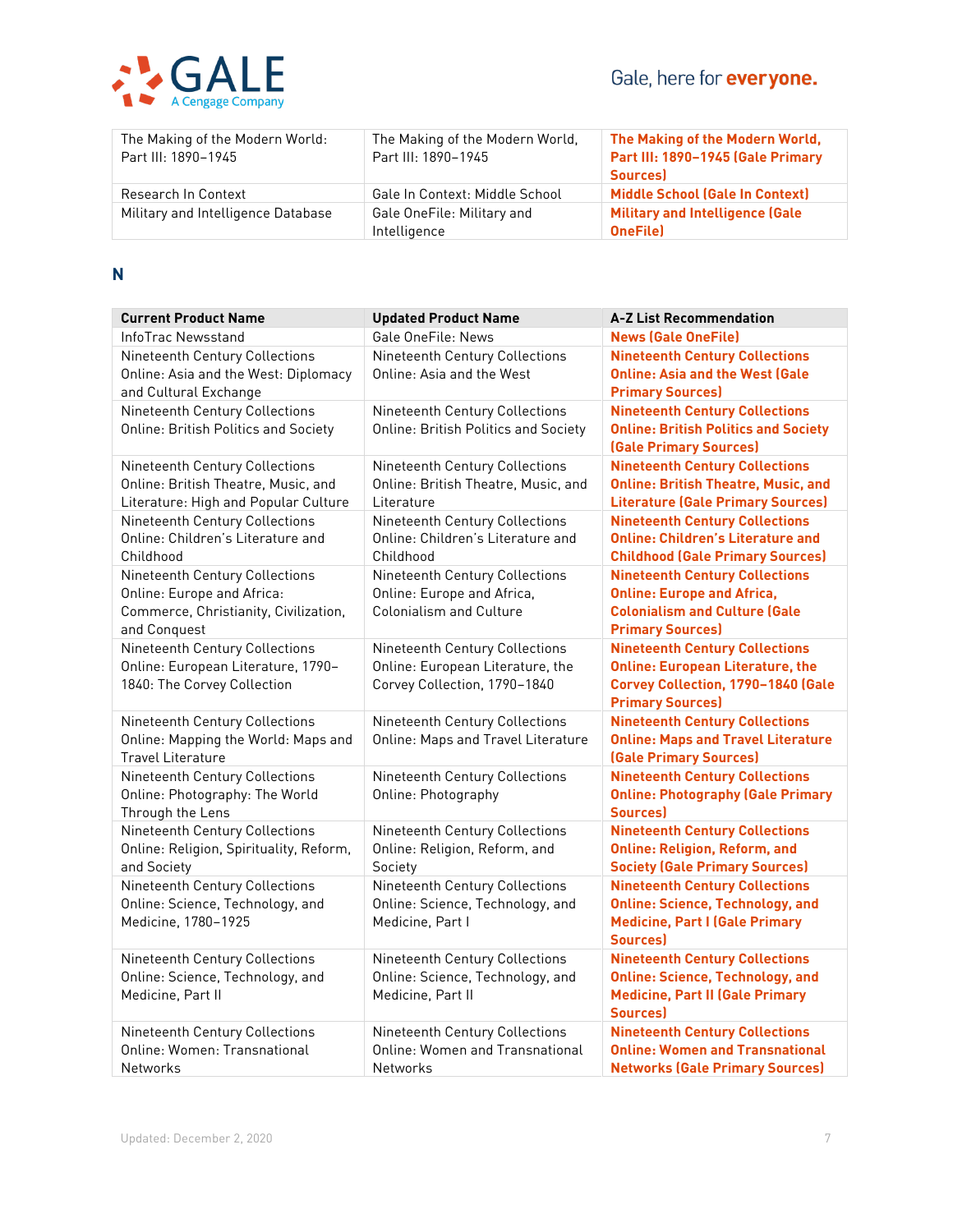# Gale, here for **everyone.**



| 19th Century U.S. Newspapers                                                                                                | Nineteenth Century U.S.<br>Newspapers                                                     | <b>Nineteenth Century U.S.</b><br><b>Newspapers (Gale Primary</b><br><b>Sources</b> )                                                   |
|-----------------------------------------------------------------------------------------------------------------------------|-------------------------------------------------------------------------------------------|-----------------------------------------------------------------------------------------------------------------------------------------|
| Nineteenth Century UK Periodicals                                                                                           | Nineteenth Century UK Periodicals                                                         | <b>Nineteenth Century UK Periodicals</b><br>(Gale Primary Sources)                                                                      |
| 19th Century UK Periodicals: Part<br>(series) 1: New Readerships:<br>Women's, Children's, Humor, and<br>Leisure/Sport       | Nineteenth Century UK Periodicals,<br>Part I: Women's, Children's,<br>Humour, and Leisure | <b>Nineteenth Century UK Periodicals,</b><br>Part I: Women's, Children's,<br><b>Humour, and Leisure (Gale Primary</b><br><b>Sources</b> |
| 19th Century UK Periodicals: Part<br>(Series) 2: Empire: Travel and<br>Anthropology, Economics,<br>Missionary, and Colonial | Nineteenth Century UK Periodicals,<br>Part II: Empire                                     | <b>Nineteenth Century UK Periodicals,</b><br><b>Part II: Empire (Gale Primary</b><br><b>Sources</b>                                     |
| Nursing and Allied Health Collection                                                                                        | Gale OneFile: Nursing and Allied<br>Health                                                | <b>Nursing and Allied Health (Gale</b><br><b>OneFile</b>                                                                                |

## **O**

| <b>Current Product Name</b>    | <b>Updated Product Name</b>             | <b>A-Z List Recommendation</b>                        |
|--------------------------------|-----------------------------------------|-------------------------------------------------------|
| Opposing Viewpoints In Context | Gale In Context: Opposing<br>Viewpoints | <b>Opposing Viewpoints (Gale In</b><br><b>Context</b> |

# **P**

| <b>Current Product Name</b>                                                               | <b>Updated Product Name</b>                                                                                                                            | <b>A-Z List Recommendation</b>                                                                                                                                                                     |
|-------------------------------------------------------------------------------------------|--------------------------------------------------------------------------------------------------------------------------------------------------------|----------------------------------------------------------------------------------------------------------------------------------------------------------------------------------------------------|
| Picture Post Historical Archive, 1938-<br>1957                                            | Picture Post Historical Archive.<br>1938–1957                                                                                                          | <b>Picture Post Historical Archive,</b><br>1938-1957 (Gale Primary Sources)                                                                                                                        |
| <b>Physical Therapy and Sports</b><br><b>Medicine Collection</b>                          | Gale OneFile: Physical Therapy and<br><b>Sports Medicine</b>                                                                                           | <b>Physical Therapy and Sports</b><br><b>Medicine (Gale OneFile)</b>                                                                                                                               |
| <b>Gale Small Business Builder</b>                                                        | Gale Business: Plan Builder                                                                                                                            | <b>Plan Builder (Gale Business)</b>                                                                                                                                                                |
| <b>Political Extremism and Radicalism</b><br>in the Twentieth Century                     | <b>Political Extremism and</b><br>Radicalism: Far-Right and Left<br>Political Groups in the U.S.,<br>Europe, and Australia in the<br>Twentieth Century | <b>Political Extremism and</b><br><b>Radicalism: Far-Right and Left</b><br><b>Political Groups in the U.S., Europe,</b><br>and Australia in the Twentieth<br><b>Century (Gale Primary Sources)</b> |
| Pop Culture Collection                                                                    | Gale OneFile: Pop Culture Studies                                                                                                                      | <b>Pop Culture Studies (Gale OneFile)</b>                                                                                                                                                          |
| Popular Magazines                                                                         | Gale OneFile: Popular Magazines                                                                                                                        | <b>Popular Magazines (Gale OneFile)</b>                                                                                                                                                            |
| PowerSearch                                                                               | <b>Gale Power Search</b>                                                                                                                               | <b>Power Search (Gale)</b>                                                                                                                                                                         |
| <b>Psychology Collection</b>                                                              | Gale OneFile: Psychology                                                                                                                               | <b>Psychology (Gale OneFile)</b>                                                                                                                                                                   |
| Public Health Archives: Public Health<br>in Modern America, 1890-1970                     | Public Health Archives: Public<br>Health in Modern America, 1890-<br>1970                                                                              | <b>Public Health Archives: Public</b><br>Health in Modern America, 1890-<br><b>1970 (Gale Primary Sources)</b>                                                                                     |
| <b>Punch Historical Archive</b><br>(Punch Historical Archive, 1841 -<br>1992 on gale.com) | Punch Historical Archive, 1841-<br>1992                                                                                                                | <b>Punch Historical Archive, 1841-</b><br><b>1992 (Gale Primary Sources)</b>                                                                                                                       |

# **Q**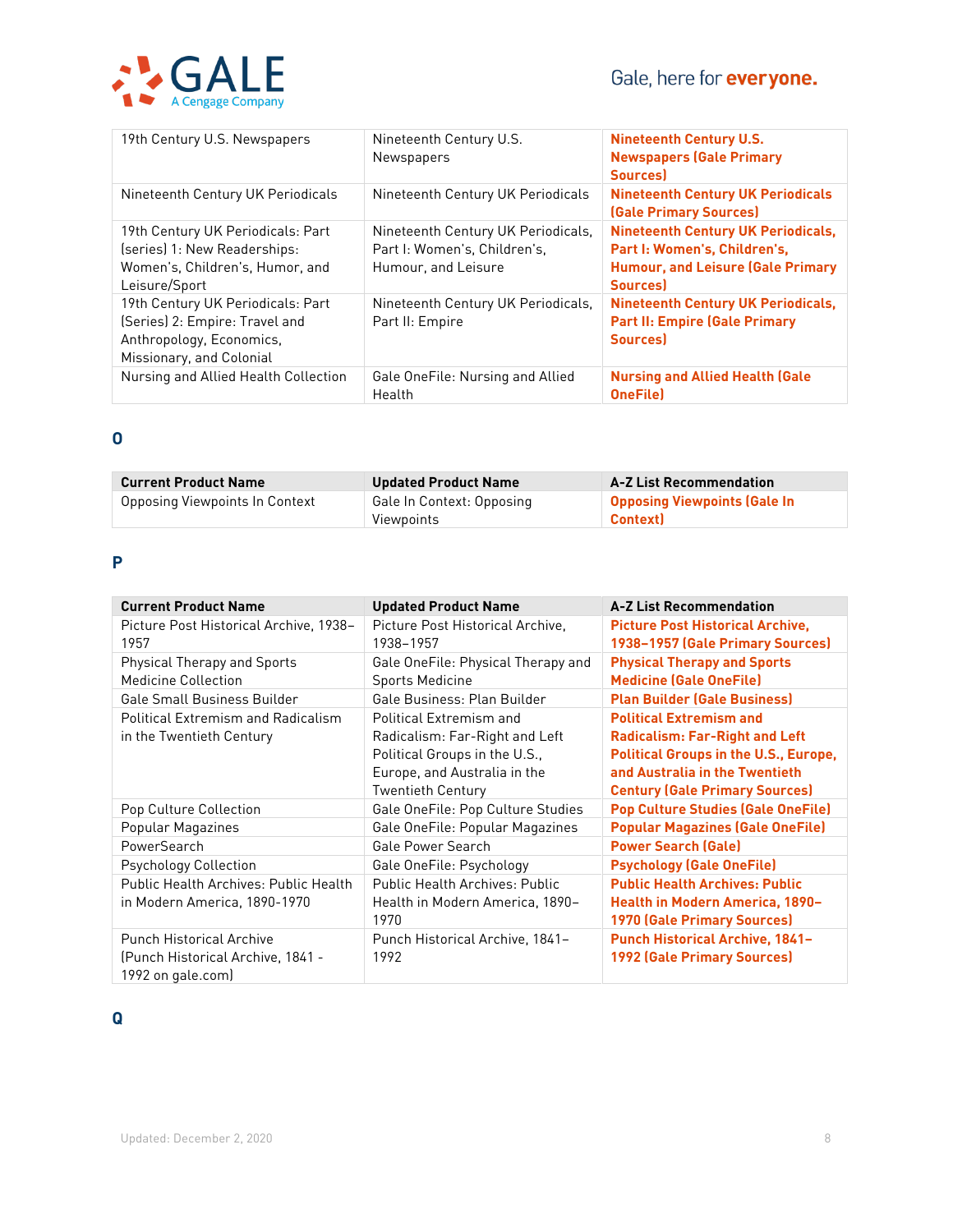

## **R**

| <b>Current Product Name</b>        | <b>Updated Product Name</b>              | <b>A-Z List Recommendation</b>                              |
|------------------------------------|------------------------------------------|-------------------------------------------------------------|
| Religion and Philosophy Collection | Gale OneFile: Religion and<br>Philosophy | <b>Religion and Philosophy (Gale</b><br><b>OneFilel</b>     |
| Religions of America               | <b>Religions of America</b>              | <b>Religions of America (Gale Primary</b><br><b>Sources</b> |

## **S**

| <b>Current Product Name</b>                                                                    | <b>Updated Product Name</b>                                                                     | <b>A-Z List Recommendation</b>                                                                                                                   |
|------------------------------------------------------------------------------------------------|-------------------------------------------------------------------------------------------------|--------------------------------------------------------------------------------------------------------------------------------------------------|
| Sabin Americana, 1500-1926                                                                     | Sabin Americana: History of the<br>Americas, 1500-1926                                          | <b>Sabin Americana: History of the</b><br>Americas, 1500-1926 (Gale Primary<br><b>Sources</b>                                                    |
| Science In Context                                                                             | <b>Gale In Context: Science</b>                                                                 | <b>Science (Gale In Context)</b>                                                                                                                 |
| <b>General Science Collection</b>                                                              | Gale OneFile: Science                                                                           | <b>Science (Gale OneFile)</b>                                                                                                                    |
| <b>Scribner Writer Series</b>                                                                  | Gale Literature: Scribner Writer<br>Series                                                      | <b>Scribner Writer Series (Gale</b><br>Literature)                                                                                               |
| 17th and 18th Century Burney<br><b>Newspapers Collection</b>                                   | Seventeenth and Eighteenth<br><b>Century Burney Newspapers</b><br>Collection                    | <b>Seventeenth and Eighteenth</b><br><b>Century Burney Newspapers</b><br><b>Collection (Gale Primary Sources)</b>                                |
| 17th and 18th Century Nichols<br>Newspapers Collection                                         | Seventeenth and Eighteenth<br><b>Century Nichols Newspapers</b><br>Collection                   | <b>Seventeenth and Eighteenth</b><br><b>Century Nichols Newspapers</b><br><b>Collection (Gale Primary Sources)</b>                               |
| Something About the Author Online                                                              | Gale Literature: Something About<br>the Author                                                  | <b>Something About the Author (Gale</b><br><b>Literaturel</b>                                                                                    |
| Slavery and Anti-Slavery: A<br><b>Transnational Archive</b>                                    | Slavery and Anti-Slavery: A<br><b>Transnational Archive</b>                                     | <b>Slavery and Anti-Slavery: A</b><br><b>Transnational Archive (Gale</b><br><b>Primary Sources)</b>                                              |
| Smithsonian Collections Online:<br>Evolution of Flight, 1784-1991                              | Smithsonian Collections Online:<br>Evolution of Flight, 1784-1991                               | <b>Smithsonian Collections Online:</b><br>Evolution of Flight, 1784-1991<br>(Gale Primary Sources)                                               |
| Smithsonian Collections Online: Air &<br>Space and Smithsonian Magazine<br>Archive             | <b>Smithsonian Collections Online:</b><br>Smithsonian and Air & Space<br>Magazines, 1970-2010   | <b>Smithsonian Collections Online:</b><br><b>Smithsonian and Air &amp; Space</b><br><b>Magazines, 1970-2010 (Gale</b><br><b>Primary Sources)</b> |
| Smithsonian Collections Online:<br>Trade Literature and the<br>Merchandizing of Industry       | Smithsonian Collections Online:<br>Trade Literature and the<br>Merchandizing of Industry        | <b>Smithsonian Collections Online:</b><br><b>Trade Literature and the</b><br><b>Merchandizing of Industry (Gale</b><br><b>Primary Sources)</b>   |
| <b>Smithsonian Collections Online:</b><br>World's Fairs & Expositions: Visions<br>of Tomorrow  | <b>Smithsonian Collections Online:</b><br>World's Fairs and Expositions,<br>Visions of Tomorrow | <b>Smithsonian Collections Online:</b><br><b>World's Fairs and Expositions,</b><br><b>Visions of Tomorrow (Gale Primary</b><br><b>Sources</b>    |
| The Sunday Times Digital Archive<br>(Sunday Times Digital Archive, 1822 -<br>2006 on gale.com) | The Sunday Times Historical<br>Archive, 1822-2006                                               | <b>The Sunday Times Historical</b><br>Archive, 1822-2006 (Gale Primary<br><b>Sources</b>                                                         |